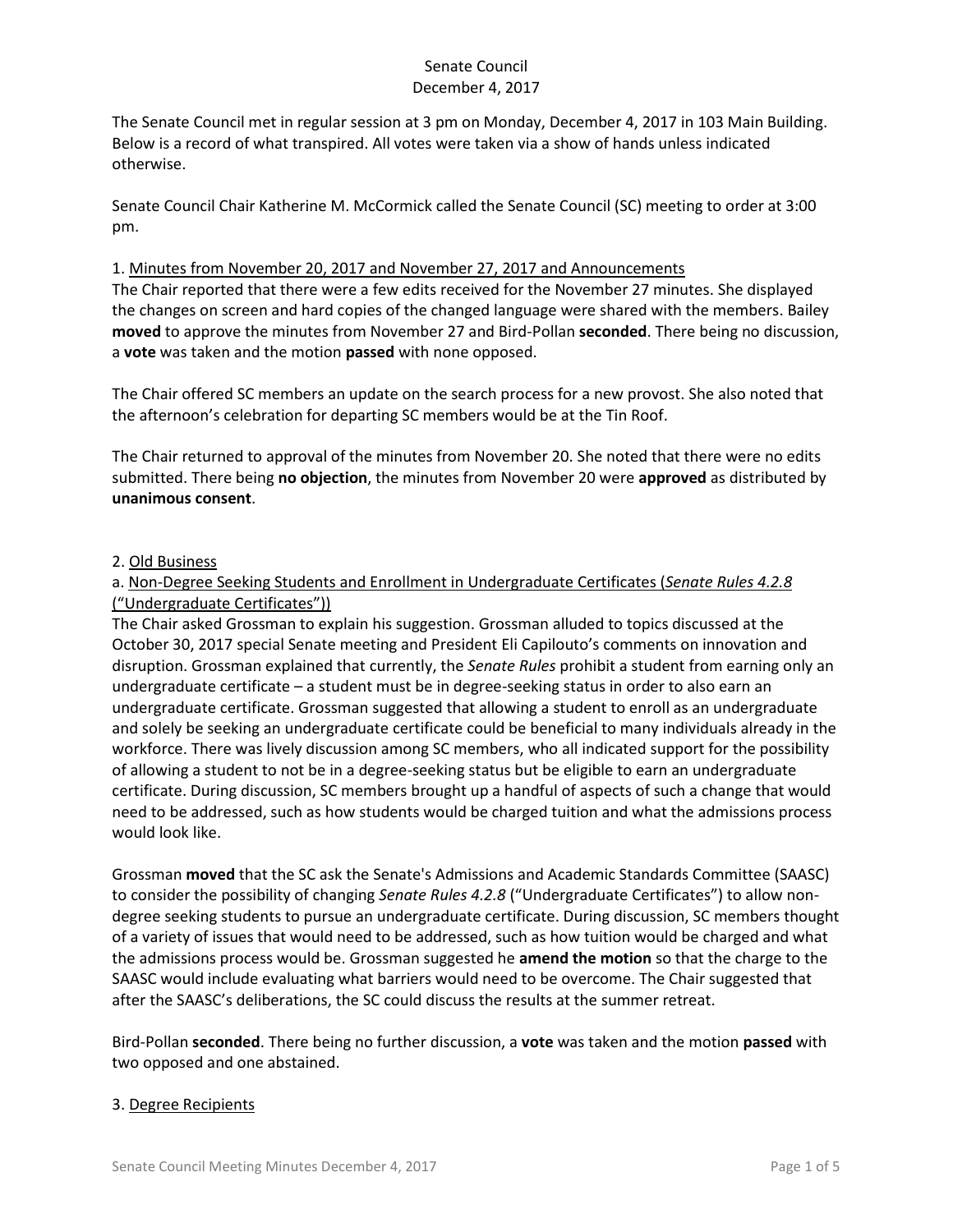## a. December 2017 Degree List

Wood **moved** that the elected faculty members of SC approve UK's December 2017 list of candidates for credentials, for submission to the President to the Board of Trustees. Mazur **seconded**. There being no discussion, a **vote** was taken and the motion **passed** with none opposed.

#### 4. Committee Reports

a. Senate's Admissions and Academic Standards Committee (SAASC) – Herman Farrell, Chair

# i. Proposed Change to PhD Music

Guest Herman Farrell (FA/Theatre), chair of the Senate's Admissions and Academic Standards Committee (SAASC), explained the proposal. There were a few questions from SC members. A **vote** was taken and the motion **passed** with none opposed.

## 5. Tentative Senate Agenda for December 11, 2017

The Chair reviewed each proposed agenda item for the December Senate meeting. Both Grossman and Blonder intended to participate in Board of Trustees-related committee meetings during the time when Senate would be meeting. The Chair invited them to send in comments she could share with senators on their behalf, or she could simply let senators know the faculty trustees were attending to Board-related meetings.

There was a brief sidebar about details pertaining to the provost search, candidate forums, and when an announcement is expected about the chosen candidate.

Bailey **moved** that the SC approve the tentative Senate agenda for December 11, 2017 as an ordered list, with the understanding that items may be rearranged to accommodate guests' schedules. Cross **seconded**. A **vote** was taken and the motion **passed** with none opposed.

## 6. Officer Elections

## a. Incoming Chair (term of June 1, 2018 – May 30, 2019)

The Chair welcomed Guest Roger Brown (AG/Agricultural Economics, chair of the Elections Subcommittee of the Senate's Rules and Elections Committee (SREC)). She suggested that the process begin with the candidates having five minutes to address comments or thoughts. She indicated that Cross, the parliamentarian, was prepared to ask candidates to draw a number from a hat to determine the order of speaking. Tagavi said he was uncomfortable with having five minutes to offer comments and the news that voting ballots would not be secret. He also asked for information on how the order of candidates drawing a number would be determined. Cross stated that the Chair had the authority to determine an appropriate length of time for candidate comments. Tagavi also objected to the candidates' statements having been listed in alphabetical order by last name and asserted that the members of the SC had the authority to set procedures, not the Chair. The Chair noted that the comments were not given to candidates (and SC members) until the prior day [Sunday] and she explained that she proposed at the November 27 meeting that time be set aside for candidate comments and no SC member had objected to that.

Cross apologized for having overlooked the need for SC ballots to be identified by name, stating that it was required by Kentucky's open meetings law. Cross **moved** to amend the originally approved election procedure [that would have been in conflict with KRS chapter 61] by removing "secret" from the first paragraph of the "election procedures" file and also adding to that paragraph "and on the back of the ballot write their own names." Mazur **seconded**.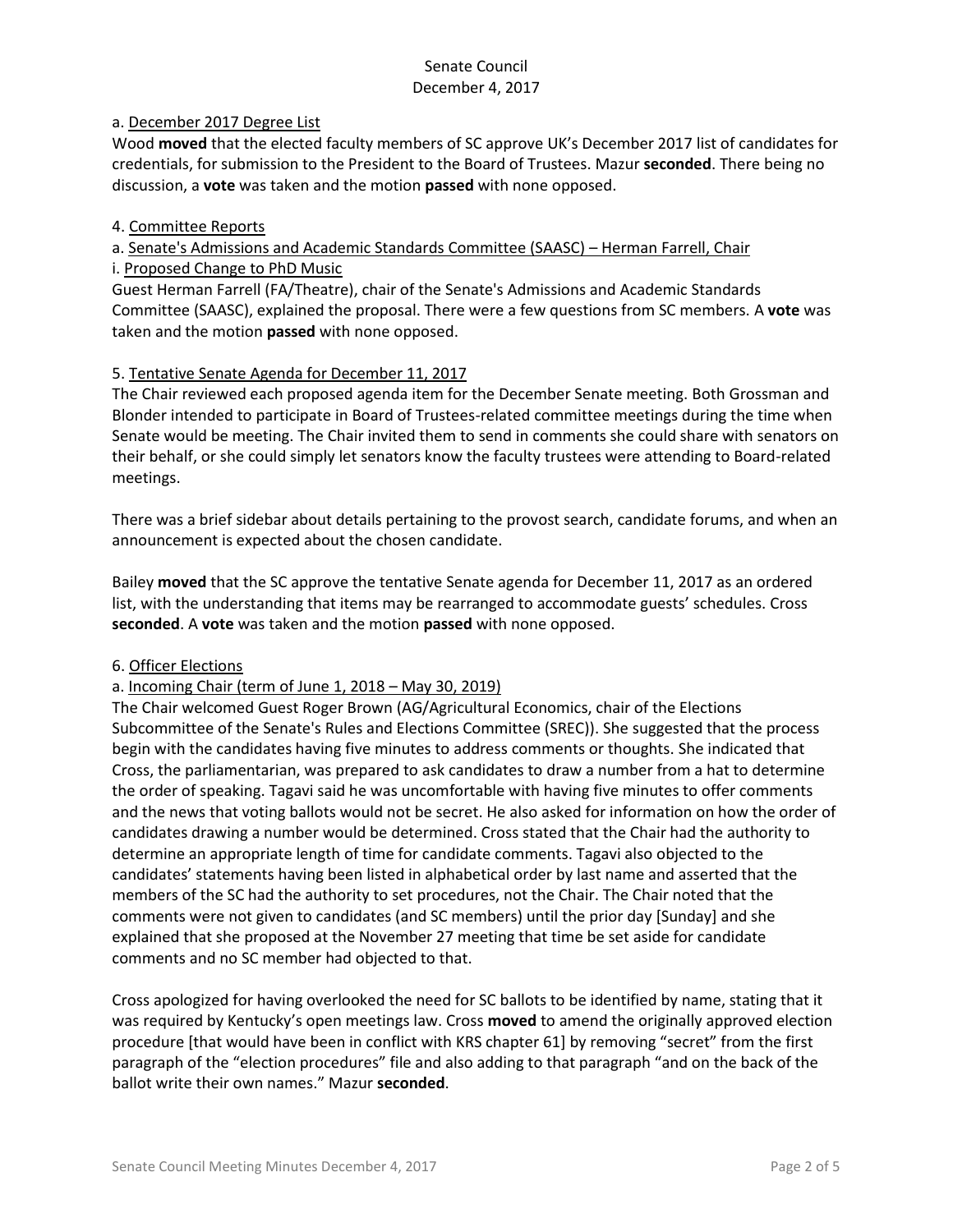Wood asked for clarification that the SC Chair was eligible to vote in the election for chair. Cross commented that the Senate Rules were clear in that all voting members of the SC were eligible to vote for the position of chair. Brown said that the position of chair is always a voting member of the SC, within the provisions of Roberts Rules of Order (Newly Revised) (RONR) and that aspects relating to small bodies and secret ballots were all relevant. Wood stated that the voting could be done by roll call, in which case RONR was clear that the Chair could vote. Blonder concurred, but noted that RONR also stated that the Chair must vote last in a roll-call vote. [Because there were no further comments about the Chair's right to vote in the election for chair, it was presumed that the Chair did indeed have the right to vote in the election for chair.]

Tagavi opined that there was a difference between voting for a motion and voting in an election as it pertained to open records and he asserted that there had never been a way to ascertain who voted for which candidate in past SC or trustee elections. Wood stated that the records from those elections were not secret and if required to, the SREC would be obliged to report details of electronic votes. Cross asserted that the SC is a public agency and that Kentucky's Attorney General, whose opinions regarding open meetings and open records carry the force of law, has made it clear that votes must be identifiable. Cross clarified that trustee elections may not be subject to this type of openness because the faculty at UK are not regarded as a public agency, unlike the SC, which is considered to be a public agency. Tagavi again asserted that during one election process that he participated in, there was no way to tell who voted for what candidate, although it was feasible to know if a person had voted. Blonder opined that the Senate had historically made some mistakes in this area. For example, there was no record of how individual senators voted until the voting clickers were purchased and put into use. Blonder asserted that past practices were not a justification for not complying with state law. Tagavi stated that RONR differentiated between votes for motions and votes for elections. Cross explained that the SC was governed by state law and the content of individual votes must be identifiable to the public. Discussion continued. The Chair commented that she checked with Deputy General Counsel T. Lynn Williamson, UK's open records expert. The Chair reported that Williamson confirmed that the planned procedures (having identifiable voting ballots) was the correct and appropriate procedure. She noted that just like any other action occurring on campus, the votes would be saved by Ms. Brothers and accessed only if someone requests them.

The Chair reminded SC members of the **motion** to amend the originally approved election procedure [that would have been in conflict with KRS chapter 61] by removing "secret" from the first paragraph of the "election procedures" file and also adding to that paragraph "and on the back of the ballot write their own names." There was no further discussion. A **vote** was taken and the motion **passed** with none opposed and one abstained.

Cross wrote the names of the candidates on slips of paper and placed them into a hat. He asked Ms. Brothers to draw names and the order of the names drawn would dictate the order of candidates' comments. Tagavi, Schroeder, and then Bird-Pollan all offered comments within the five-minute time frame. When Bird-Pollan was finished speaking, Brown asked for confirmation that the Chair was allowed to vote and those present affirmed the Chair's right to vote in the election. Brown asked for assistance counting the ballots and Grossman volunteered, noting that he was not a voting member of the SC. Ms. Brothers handed out blank ballots and Brown explained the voting process. SC members then each wrote the name of their preferred candidate on their ballot. There was a two-minute break while Brown and Grossman departed the room to count the ballots.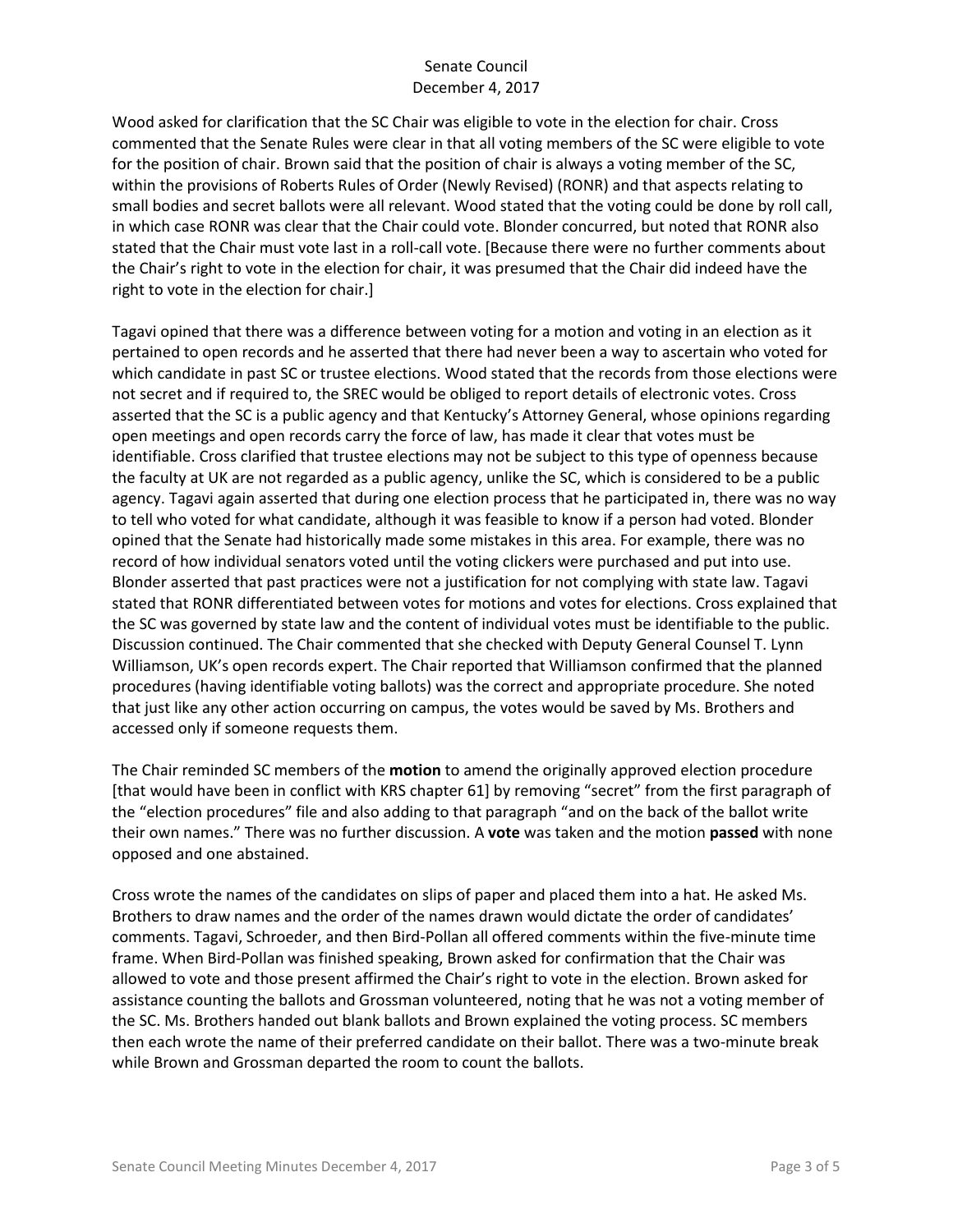When Brown returned, he announced that Tagavi received two votes, Schroeder received three votes, and Bird-Pollan received seven votes. He declared that Bird-Pollan was elected as the incoming SC chair.

## b. Incoming Vice Chair (term of June 1, 2018 – May 30, 2019)

Grossman **nominated** Schroeder to serve as vice chair and Schroeder **accepted**. There was general discussion about who was eligible to vote and Brown noted that the *Senate Rules* explicitly limited the candidates for vice chair to the elected faculty members of SC. Below is the list of duties generally prescribed to the vice chair, although some activities were customary and not codified in the *SRs*.

- Preside during meetings if the chair is absent.
- Review Senate minutes prior to their distribution to senators.
- Oversee the Outstanding Senator Award process.
- Serve as one of the three members of a subset of the SC on the [second] Reinstatement Committee.
- Serve on the Committee on Committees.
- Oversee the SC's survey of faculty in regards to the President's annual performance evaluation.

After a question from Lauersdorf, Brown explained that if the chair's position became vacant, the vice chair would fill the remainder of the chair's term. Blonder added that a chair might consider asking their vice chair to participate in one or more commencement ceremonies.

Lauersdorf **nominated** Blonder. Blonder **declined** the nomination. Cross **moved** to cease nominations and elect Schroeder by acclamation. Grossman **seconded**. A **vote** was taken and the motion **passed** with none opposed.

## c. Vice Chair (Replacement for Bailey, term of January 1, 2018 – May 30, 2018)

The Chair explained that Bailey would be on sabbatical during the spring semester and that the SC needed to identify a replacement for him. Cross **nominated** Bird-Pollan to serve as vice chair in Bailey's place and she **accepted**. There was minimal discussion. The Chair asked if there were additional nominations to serve as Bailey's replacement. Cross **moved** to cease nominations and elect Bird-Pollan by acclamation. Grossman **seconded**. A **vote** was taken and the motion **passed** with none opposed.

## 7. Items from the Floor (Time Permitting)

Lauersdorf suggested that SC codify the election process for SC officer elections. SC members discussed the pros and cons of codification of voting processes. Lauersdorf commented that the duties of the vice chair should be laid out more specifically in the *SRs*, too.

Cross **moved** to charge the SREC with codifying the officer election procedures in the *SRs*, along with the responsibilities of the chair and vice chair. Lauersdorf **seconded**. A **vote** was taken and the motion **passed** with none opposed and two abstained.